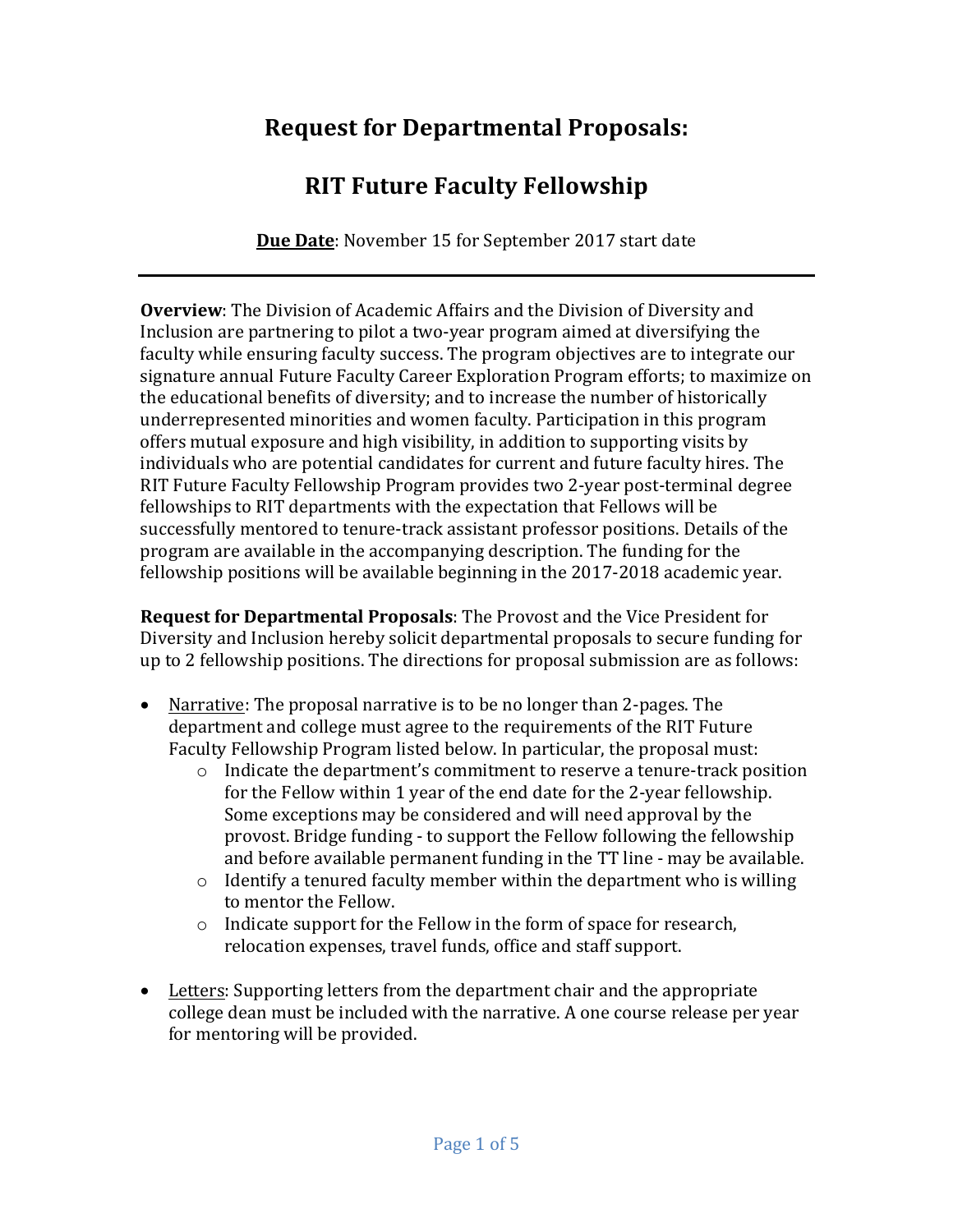• Package submittal: Complete proposal packages are due in the Office of Faculty Recruitment by November 15, of the academic year for a start date for the fall academic year beginning in August/September.

**Process**: The Office of Faculty Recruitment will oversee the process of collecting proposals and answering any questions. A panel made up of the Provost, the Vice President for Diversity and Inclusion and the Executive Director for Faculty Recruitment will review all proposals and make the final selection. Selections may be made based on the following considerations:

- 1. Proposed mentoring model;
- 2. College/Departmental funding; and
- 3. Anticipated bridge years to a tenure track line.

Preference shall be given to those colleges who have identified a Future Faculty Career Exploration Program (FFCEP) participant.

Final decisions will be made by December 1 of the academic year.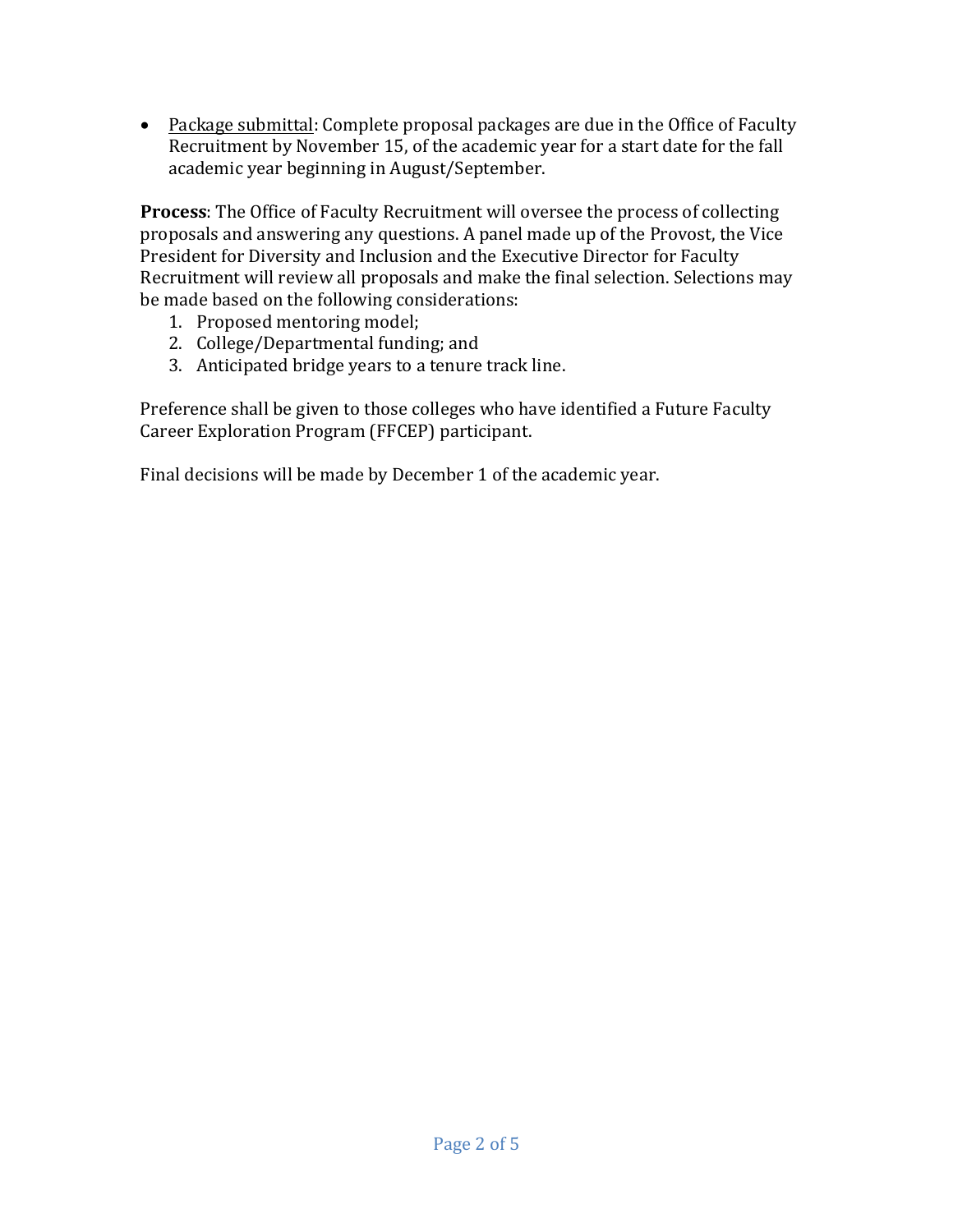### **The RIT Future Faculty Fellowship Program: A Pathway to Diversifying the Tenure-Track Faculty at RIT**

October 2016

**Description**: Aligned with the RIT values of diversity, inclusion and equity, the RIT Future Faculty Fellowship Program is designed to increase tenure-track faculty diversity while ensuring the long-term success of our faculty. The objective is to attract highly qualified, emerging scholars, artists, and researchers to tenure and tenure-track positions at RIT by providing a 2-year post-terminal degree appointment that can lead to transitioning into faculty positions in a host department.

Because long-term success of faculty is the ultimate objective, the RIT Future Faculty Fellowship Program is structured so that there will be annual funding for up to two 2-year post-terminal degree positions.

Key stakeholders with this program include departments, colleges, the university, and the Fellows. Each stakeholder has certain responsibilities in order to participate in this program. 

#### **Departments** and colleges:

- Tenure-track position: Since faculty will ultimately be assigned to teach in departments, each department must identify a tenure-track position that it is willing to assign to a post-terminal degree fellow candidate upon successful completion of the post-terminal degree fellowship period. This position should come available within 1 year of the end date of the post-terminal degree period. In certain cases, bridge funding will be made available. Participating departments and colleges must demonstrate intention to hire fellows into faculty positions upon completion of the fellowship year, with the necessary stipulations that the fellows' teaching record and demonstrated trajectory for scholarly excellence are strong during their time at RIT. It should be noted, however, that placing the post-terminal degree candidate into a tenure-track line is not guaranteed: the candidate must demonstrate during their post-terminal degree period they are likely to meet the university's tenure expectations and, moreover, desire such a position.
- Mentoring: To facilitate transition to the tenure-track position, an active, tenured faculty member from the host department must: 1) submit a letter of commitment to agree to mentor the RIT Future Faculty Fellowship Program candidate with the goal of effectively transitioning to the tenure-track category; 2) provide an individual development plan (IDP) which is one component of mentoring that identifies both professional development needs and career objectives for the fellow and serve as a communication tool between fellows and their mentors; and 3) assist fellows to establish an independent research agenda, develop practices for effective and excellent teaching, and acclimate to the departmental culture.
- Support: Participating colleges are expected to support the post-terminal degree candidate by providing office space, moving, research lab or studio space (as needed),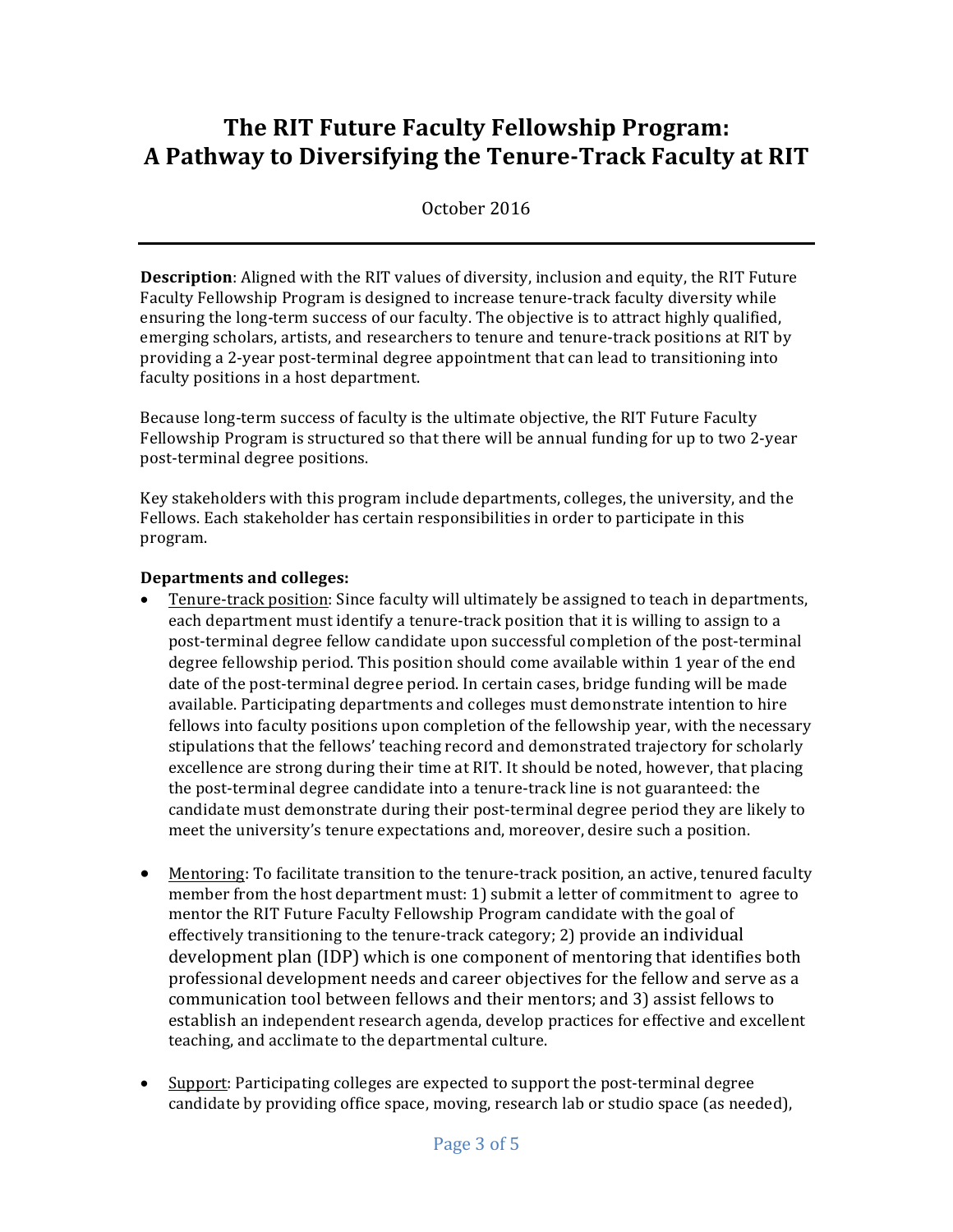travel funds and other resource needs such as summer support. Departments and colleges will be responsible for research, moving and travel support for a minimum of \$3,000, office space, technical support (computer, printer, etc.), and faculty mentors.

• Collaboration: Participating colleges must also work effectively with other participating colleges, ensuring that all the post-terminal degree candidates in the cohort can establish a community amongst themselves.

#### **The University:**

- Funding: Two 2-year fellowships will be awarded beginning in the fall of 2017. Fellows will receive a stipend of \$60,000 plus benefits. Funding will be administered through the Office of the Provost. The program works in conjunction with the bridge funding program offered by the Office of the Vice President for Diversity and Inclusion.
- Research networking: To support professional development and build community for this cohort of faculty, the Office for the Vice President for Research will coordinate a series of monthly seminars on securing grants, getting published, and networking.
- Teaching development: The Teaching and Learning Services will host a series of professional development workshops on best teaching and research practices.

#### **The Fellow**:

- Research: The Fellow must be dedicated to establishing a robust research program that will enable the Fellow to successfully secure external funding as a tenure-track assistant professor. The fellows will also showcase their research to the University community through a research symposium held each spring.
- Teaching: Fellows will teach one course in the  $2^{nd}$  semester of year one and one course per semester in year two. This will enable the department to evaluate the teaching effectiveness of the candidate and assess the long-term fit of the candidate.
- Mentoring: Fellows must agree to actively participate in the mentoring, research networking and teaching development processes.

**Process**: Each year, the Provost, working collaboratively with the deans and the Office of Faculty Recruitment, will issue a Request for Proposals (RFP) to determine the disciplines for which post-terminal degree fellowships will be made available. The RFP will be administered through the Office of Faculty Recruitment.

**Application Procedure:** For consideration, applicants must submit the following materials by February 1, of the academic year for a start date for the fall academic year beginning in August/September:

- 1. Cover letter that includes your "Statement of Diversity"
- 2. A complete curriculum vitae